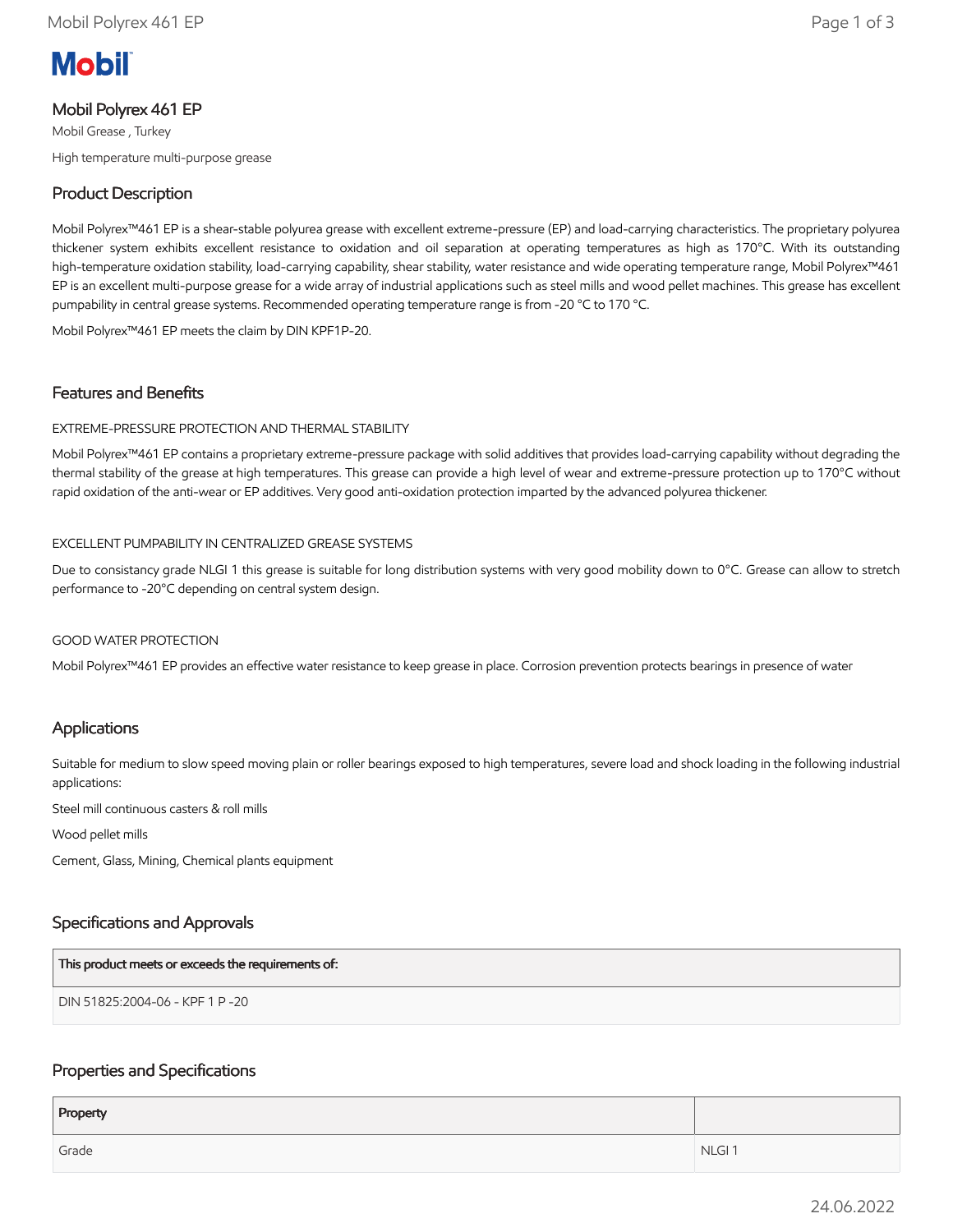Mobil Polyrex 461 EP Page 2 of 3

| Property                                                    |                  |
|-------------------------------------------------------------|------------------|
| Copper Strip Corrosion, Rating, ASTM D4048                  | 1B               |
| Rust, Rating, ASTM D1743                                    | Pass             |
| SKF Emcor Rust Test, Distilled Water, ASTM D6138            | $0 - 1$          |
| Four-Ball Extreme Pressure Test, Weld Load, kgf, ASTM D2596 | 400              |
| Four-Ball Wear Test, Scar Diameter, mm, ASTM D2266          | 0.5              |
| Flow Pressure at -20C, mbar, DIN 51805                      | 900              |
| Water Washout, Loss @ 79 C, wt%, ASTM D1264                 | 1                |
| Base Oil Viscosity of Greases @ 40 C, mm2/s, AMS 1697       | 460              |
| Color, Visual                                               | Green            |
| Texture, VISUAL                                             | Smooth and Tacky |
| Dropping Point, °C, ASTM D2265                              | 255              |
| Penetration, 60X, 0.1 mm, ASTM D217                         | 325              |

# Health and safety

Health and Safety recommendations for this product can be found on the Material Safety Data Sheet (MSDS) @ [http://www.msds.exxonmobil.com/psims](http://www.msds.exxonmobil.com/psims/psims.aspx) /psims.aspx

All trademarks used herein are trademarks or registered trademarks of Exxon Mobil Corporation or one of its subsidiaries unless indicated otherwise.

05-2020

Mobil Oil Türk A.S.

Pakpen Plaza Halk Sokak No: 40-44 34734 Kozyatagi Istanbul

You can always contact our Technical Help Desk engineers on Mobil lubricants and services related questions: https://www.mobiloil.com.tr/tr-tr /contact-us

#### Tel: +90 850 390 4939

[http://www.mobiloil.com.tr](http://www.mobiloil.com.tr/)

Typical Properties are typical of those obtained with normal production tolerance and do not constitute a specification. Variations that do not affect product performance are to be expected during normal manufacture and at different blending locations. The information contained herein is subject to change without notice. All products may not be available locally. For more information, contact your local ExxonMobil contact or visit [www.exxonmobil.com](http://www.exxonmobil.com/)

ExxonMobil is comprised of numerous affiliates and subsidiaries, many with names that include Esso, Mobil, or ExxonMobil. Nothing in this document is intended to override or supersede the corporate separateness of local entities. Responsibility for local action and accountability remains with the local ExxonMobil-affiliate entities.

Energy lives here™